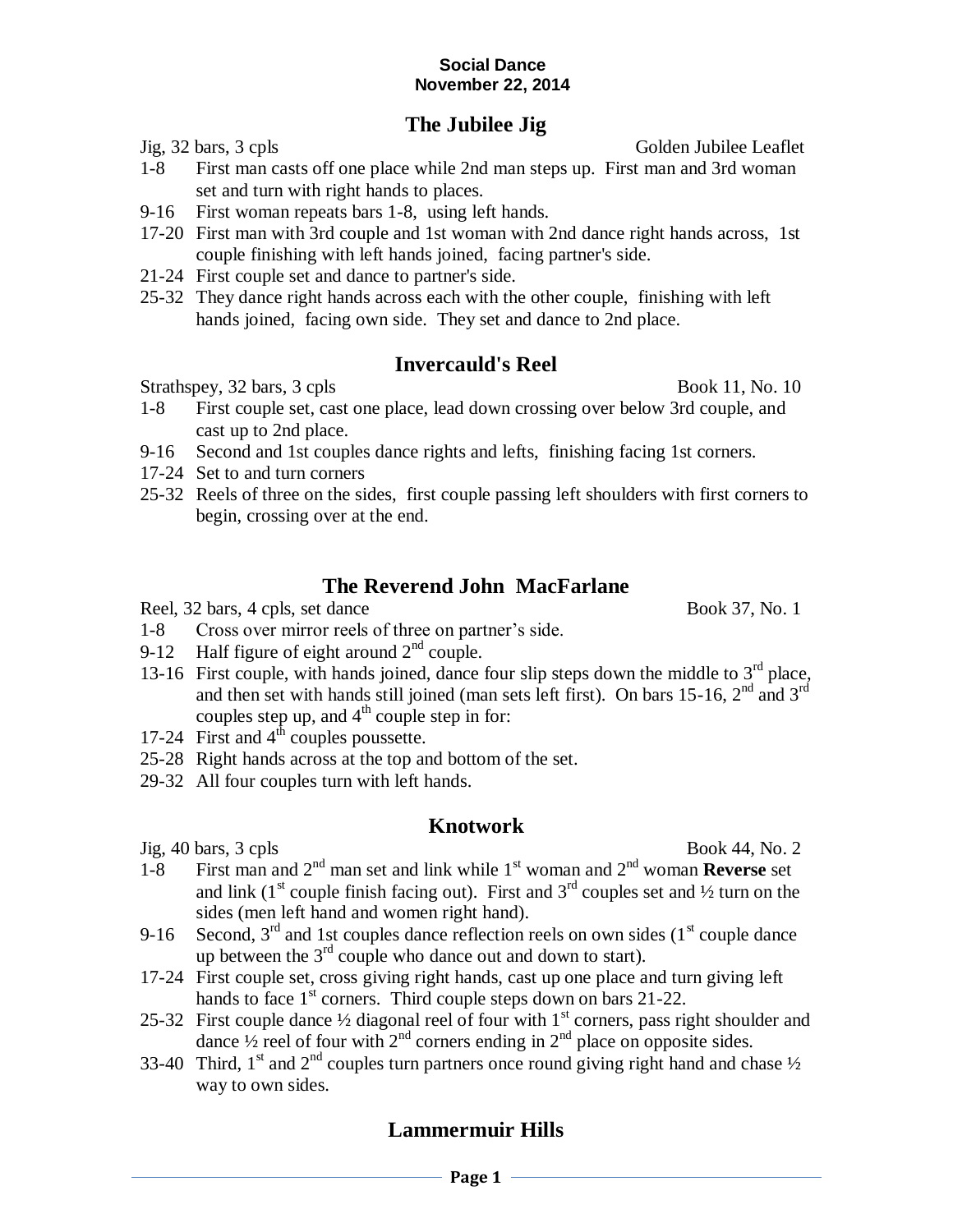Strathspey, 32 bars, 2 cpls Roy Goldring

- 1-8 Poussette right round.
- 9-16 First woman and 2nd man change places with right hands, and cast around to the right into original places. First and 2nd couples right hands across.
- 17-24 First man and 2nd woman repeat with left hands, casting to the left. Left hands across.
- 25-32 Knot.

## **Lochnagar**

Reel, 32 bars, 3 Couples Haynes  $1<sup>st</sup>$  Carnforth

- 1-4 First couple down the middle with nearer hands joined then, releasing hands, face each other and set.
- 5-8 First couple dance up to the top with nearer hands joined then cast off one place and cross to face  $1<sup>st</sup>$  corners. Second couple steps up on bars 7-8.
- 9-12 First couple turns their  $1<sup>st</sup>$  corner with right hands then pass each other by the right shoulder to face their  $3<sup>rd</sup>$  corner (partner's  $1<sup>st</sup>$  corner).
- 13-16 First couple turn 3<sup>rd</sup> corner with left hands then pass each other by the left shoulder to face their  $2<sup>nd</sup>$  corner.
- 17-24 First couple repeats bars 9-16 with  $2<sup>nd</sup>$  and  $4<sup>th</sup>$  corners. On bar 24 they pass RIGHT shoulders to finish back to back in the middle facing own sides ready for:-
- 25-32 Double triangles. First couple finish in second place on their own sides..

# **Campbell's Frolic**

\*\*\*\*

Jig, 32 bars, 3 cpls Book 15, No. 3

- 1-2 First and 2nd couples set.
- 3-6 First and 2nd couples dance four hands across once round.
- 7-8 First couple cast off to 2nd place WHILE 2nd couple leads up to top.
- 9-16 First couple repeat with 3rd couple but give left hands across.
- 17-24 First couple set, lead up to top (3rd couple move down) and cast off to 2nd place.
- 25-32 Six hands round and back.

## **Fair Donald**

Strathspey, 32 bars Book 29, No. 4

- 1-4 First couple dance down between 2nd couple, cast up to place.
- 5-8 First couple dance down between 3rd couple, cast up to corners, 2nd couple stepping up.
- 9-16 First couple dance full reel of four with first corners, and pass left shoulders.
- 17-24 First couple dance full reel of four with second corners; end at the top facing up.
- 25-28 First couple cast off to 2nd place on their own sides; all three couples set.
- 29-32 All turn partners with two hands.